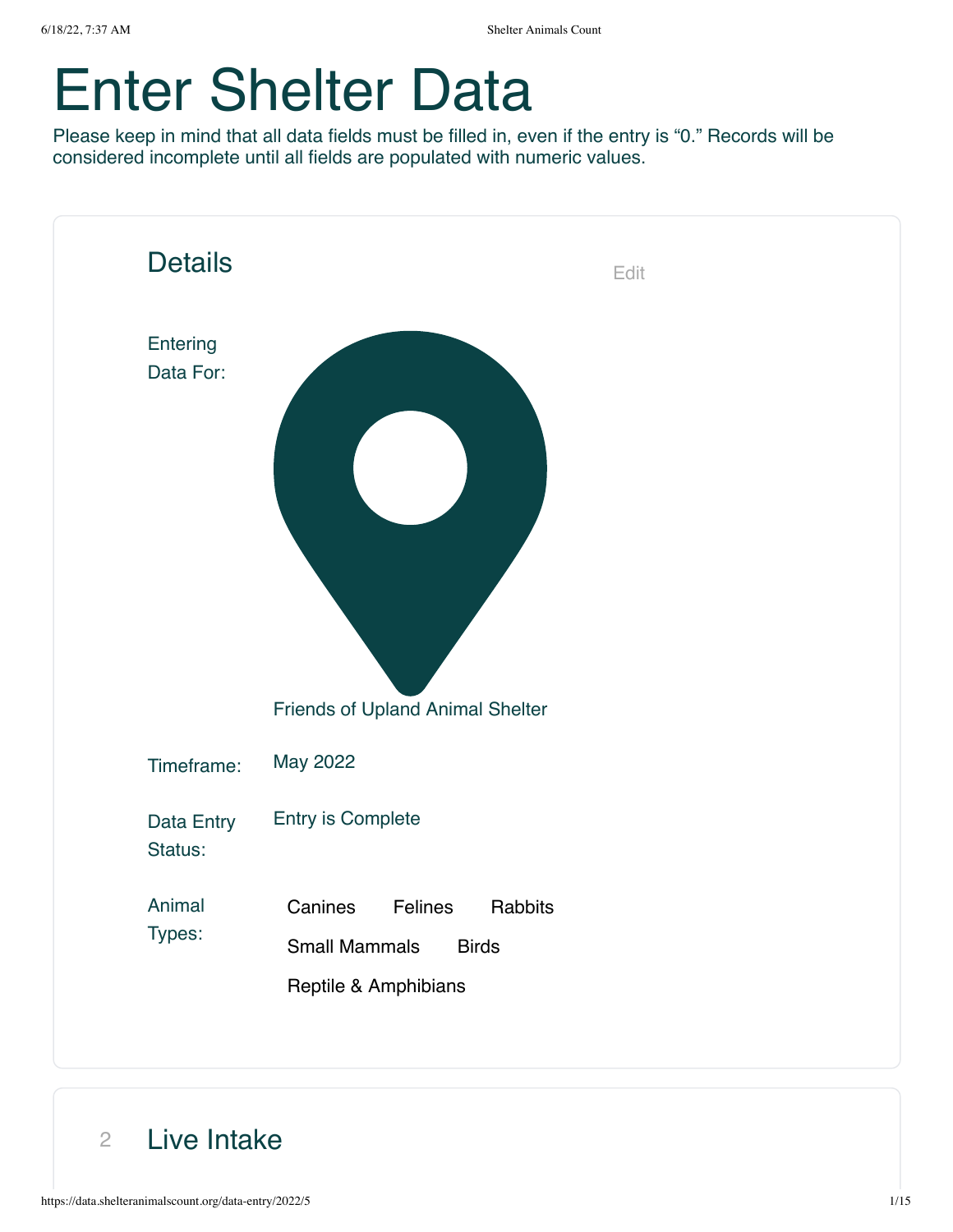

|                                  | Adult          | Up to 5<br>mos. | Age<br>Unknow<br>n | Subtotal |
|----------------------------------|----------------|-----------------|--------------------|----------|
| Stray at<br>large                | 36             | $\overline{4}$  | 0                  | 40       |
| Relinquished 7<br>by owner       |                | $\overline{2}$  | 0                  | 9        |
| Owner-<br>intended<br>euthanasia | 0              | 0               | 0                  | 0        |
| Transferred<br>in state          | 6              | 17              | 0                  | 23       |
| Transferred<br>out of state      | $\overline{0}$ | 0               | 0                  | 0        |
| Transferred<br>internationally   | $\overline{0}$ | 0               | 0                  | 0        |
| Seized or<br>impounded           | 0              | 0               | 0                  | 0        |
| Other<br>intakes                 | 0              | 0               | 0                  | 0        |



|                                        | Adult | Up to $5$<br>mos. | Age<br>Unknow<br>n | Subtotal |
|----------------------------------------|-------|-------------------|--------------------|----------|
| Stray at<br>large                      | 22    | 76                | 0                  | 98       |
| Relinquished <sub>49</sub><br>by owner |       | 36                | 0                  | 85       |
| Owner-<br>intended<br>euthanasia       | 0     | 0                 | 0                  |          |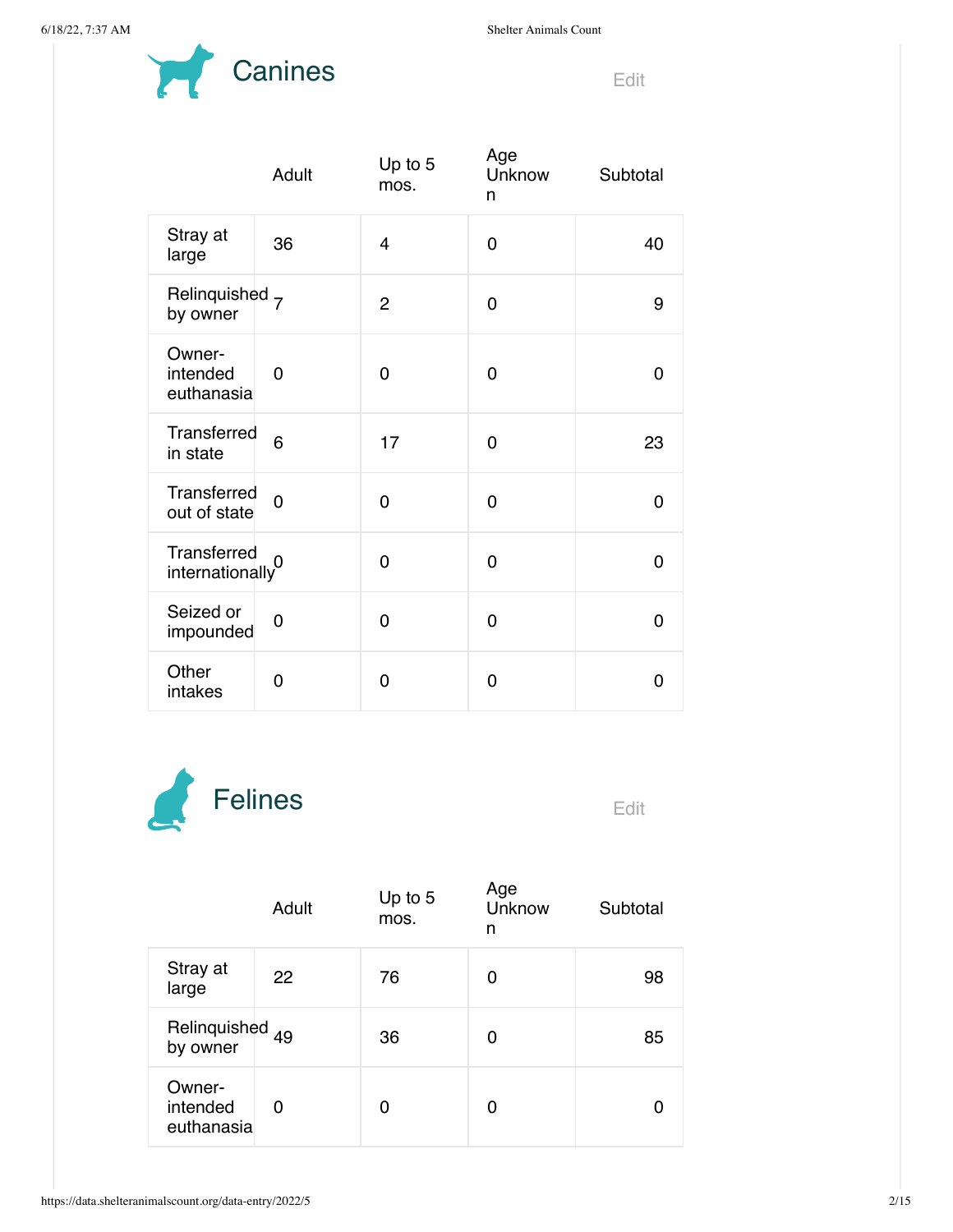|                                             | Adult          | Up to $5$<br>mos. | Age<br>Unknow<br>n | Subtotal |
|---------------------------------------------|----------------|-------------------|--------------------|----------|
| Transferred<br>in state                     | $\overline{0}$ | 0                 | 0                  | n        |
| Transferred<br>out of state                 | $\overline{0}$ | 0                 | 0                  | ŋ        |
| Transferred<br>internationally <sup>0</sup> |                | 0                 | 0                  | O        |
| Transfers In<br>(undesignated)              |                |                   |                    | 0        |
| Seized or<br>impounded                      | 0              | O                 | 0                  | O        |
| Other<br>intakes                            | 0              | ი                 | O                  | O        |



|                                  | Adult          | Up to $5$<br>mos. | Age<br>Unknow<br>n | Subtotal |
|----------------------------------|----------------|-------------------|--------------------|----------|
| Stray at<br>large                | $\overline{2}$ | 0                 | $\overline{2}$     | 4        |
| Relinquished 0<br>by owner       |                | 0                 | 0                  | 0        |
| Owner-<br>intended<br>euthanasia | 0              | 0                 | 0                  | 0        |
| Transferred<br>in state          | $\overline{0}$ | 0                 | 0                  | 0        |
| Transferred<br>out of state      | 0              | 0                 | 0                  | 0        |
| Transferred<br>internationally   |                | 0                 | 0                  | 0        |
| Transfers In<br>(undesignated)   |                |                   |                    | 0        |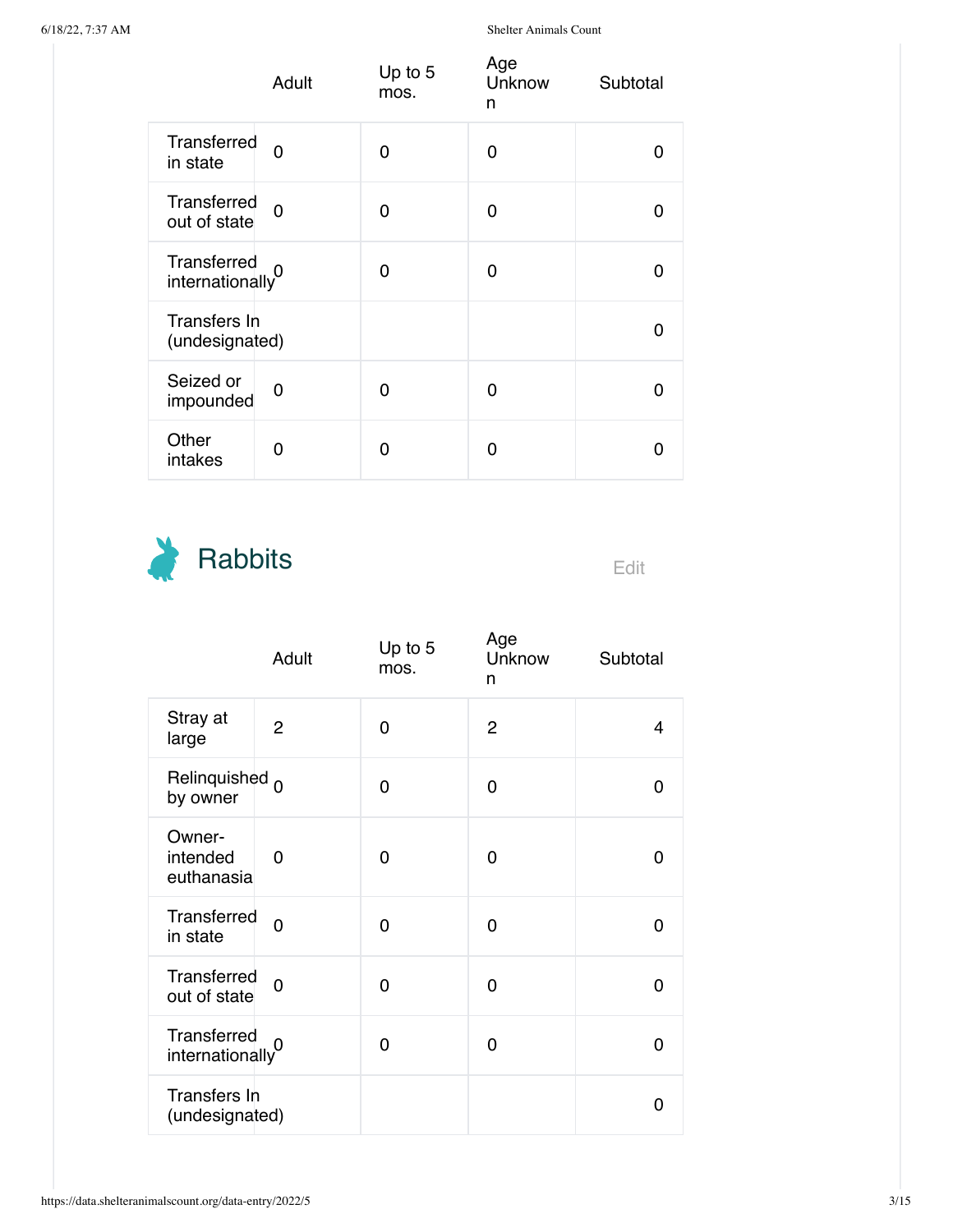|                        | Adult       | Up to 5<br>mos. | Age<br>Unknow<br>n | Subtotal |
|------------------------|-------------|-----------------|--------------------|----------|
| Seized or<br>impounded | $\mathbf 0$ | 0               |                    |          |
| Other<br>intakes       | 0           |                 |                    |          |

## Small Mammals Edit

|                                       | Adult          | Up to 5<br>mos. | Age<br><b>Unknow</b><br>n | Subtotal       |
|---------------------------------------|----------------|-----------------|---------------------------|----------------|
| Stray at<br>large                     | 0              | 0               | 0                         | 0              |
| Relinquished <sub>0</sub><br>by owner |                | 0               | 0                         | 0              |
| Owner-<br>intended<br>euthanasia      | 0              | 0               | 0                         | $\Omega$       |
| Transferred<br>in state               | $\overline{0}$ | 0               | 0                         | $\Omega$       |
| Transferred<br>out of state           | 0              | 0               | 0                         | $\mathbf 0$    |
| Transferred<br>internationally        | $\overline{0}$ | 0               | 0                         | 0              |
| Transfers In<br>(undesignated)        |                |                 |                           | $\overline{0}$ |
| Seized or<br>impounded                | 0              | 0               | 0                         | $\overline{0}$ |
| Other<br>intakes                      | 0              | 0               | 29                        | 29             |

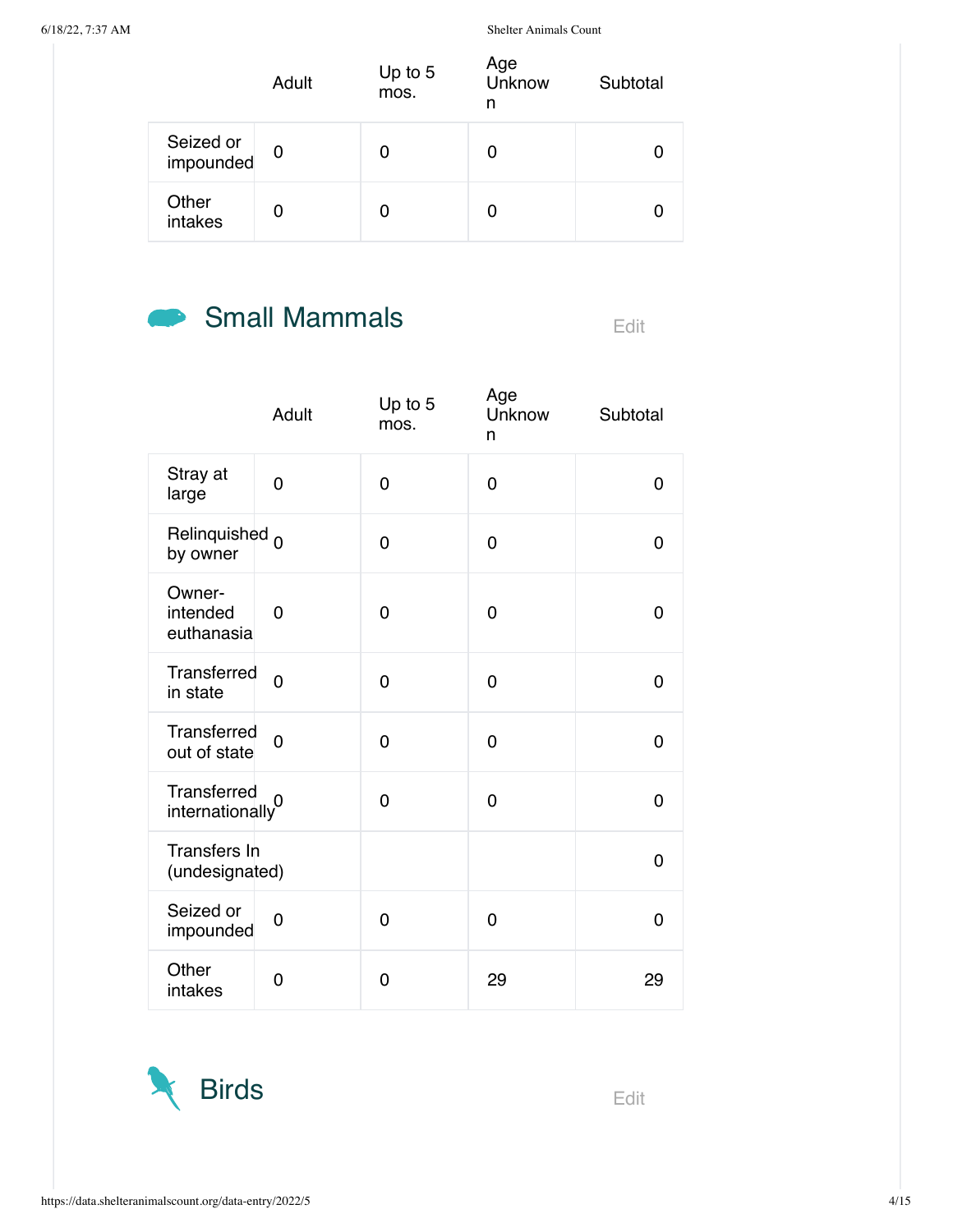|                                  | <b>Adult</b>   | Up to 5<br>mos. | Age<br><b>Unknow</b><br>n | Subtotal |
|----------------------------------|----------------|-----------------|---------------------------|----------|
| Stray at<br>large                | 0              | $\mathbf 0$     | 9                         | 9        |
| Relinquished 0<br>by owner       |                | $\overline{0}$  | 0                         | 0        |
| Owner-<br>intended<br>euthanasia | 0              | 0               | 0                         | 0        |
| Transferred<br>in state          | $\overline{0}$ | 0               | 0                         | 0        |
| Transferred<br>out of state      | 0              | $\mathbf 0$     | 0                         | 0        |
| Transferred<br>internationally   | $\overline{0}$ | 0               | 0                         | 0        |
| Transfers In<br>(undesignated)   |                |                 |                           | 0        |
| Seized or<br>impounded           | 0              | 0               | 0                         | 0        |
| Other<br>intakes                 | 0              | 0               | 0                         | 0        |

## $\sum_{\text{E}_\text{dil}}$  Reptile & Amphibians

|                                  | Adult | Up to 5<br>mos. | Age<br>Unknow<br>n | Subtotal |
|----------------------------------|-------|-----------------|--------------------|----------|
| Stray at<br>large                | 0     | O               | 0                  |          |
| Relinquished 0<br>by owner       |       | 0               | ი                  |          |
| Owner-<br>intended<br>euthanasia | 0     | O               | O                  |          |
| Transferred<br>in state          | 0     | U               |                    |          |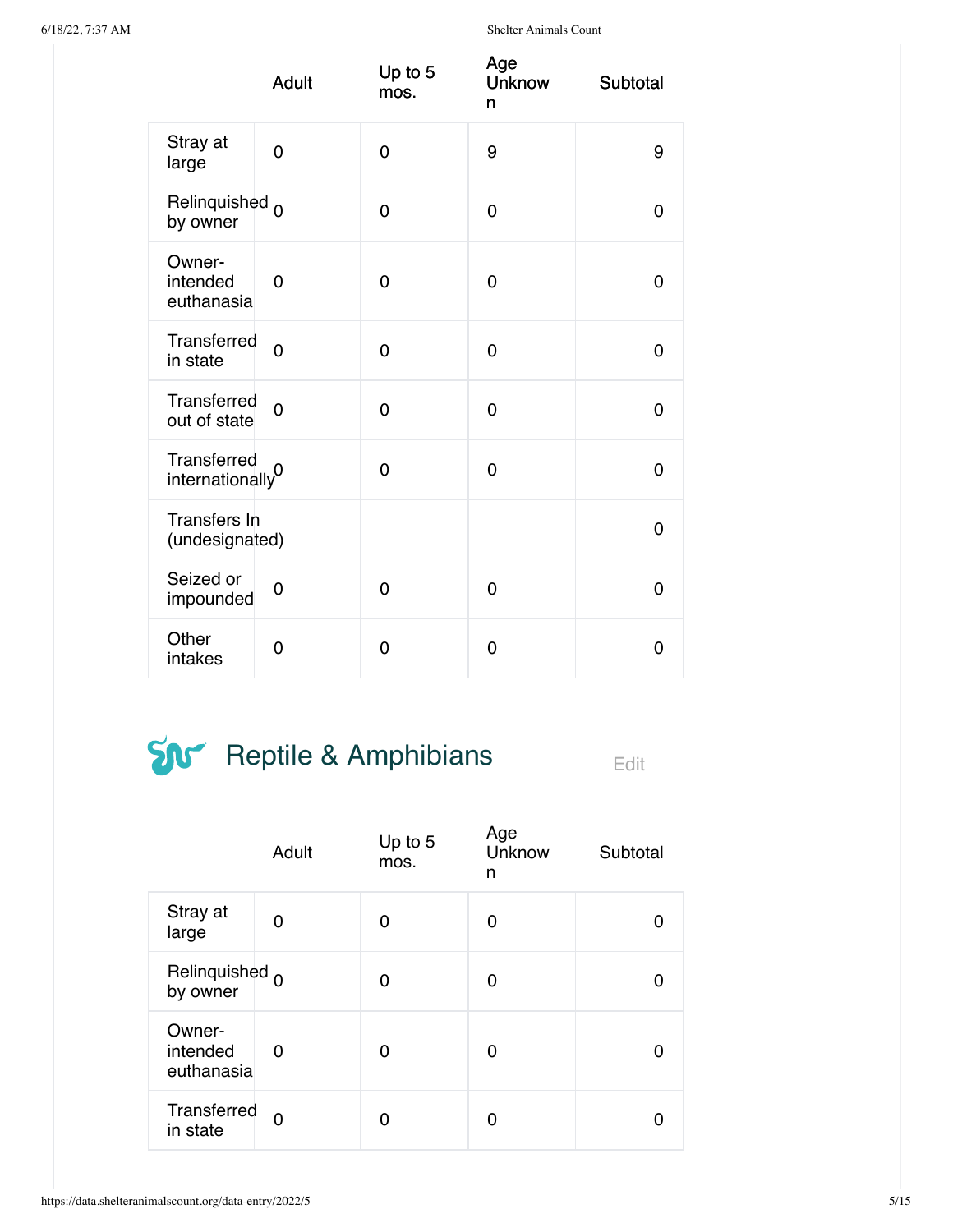|                                | Adult          | Up to 5<br>mos. | Age<br>Unknow<br>n | Subtotal |
|--------------------------------|----------------|-----------------|--------------------|----------|
| Transferred<br>out of state    | $\overline{0}$ | 0               | ∩                  |          |
| Transferred<br>internationally |                | 0               | 0                  | O        |
| Transfers In<br>(undesignated) |                |                 |                    | n        |
| Seized or<br>impounded         | $\overline{0}$ | O               | ∩                  | O        |
| Other<br>intakes               | 0              | 0               | ∩                  |          |

3 Live Outcomes



|                                | Adult          | Up to $5$<br>mos. | Age<br>Unknow<br>n | Subtotal |
|--------------------------------|----------------|-------------------|--------------------|----------|
| Adoption                       | 32             | 23                | 0                  | 55       |
| Returned<br>to owner           | 12             | 0                 | 0                  | 12       |
| Transferred<br>in state        | 4              | 0                 | 0                  | 4        |
| Transferred<br>out of state    | $\overline{0}$ | 0                 | 0                  | O        |
| Transferred<br>internationally | $\Omega$       | 0                 | 0                  | O        |
| Returned<br>to field           | O              | n                 | O                  |          |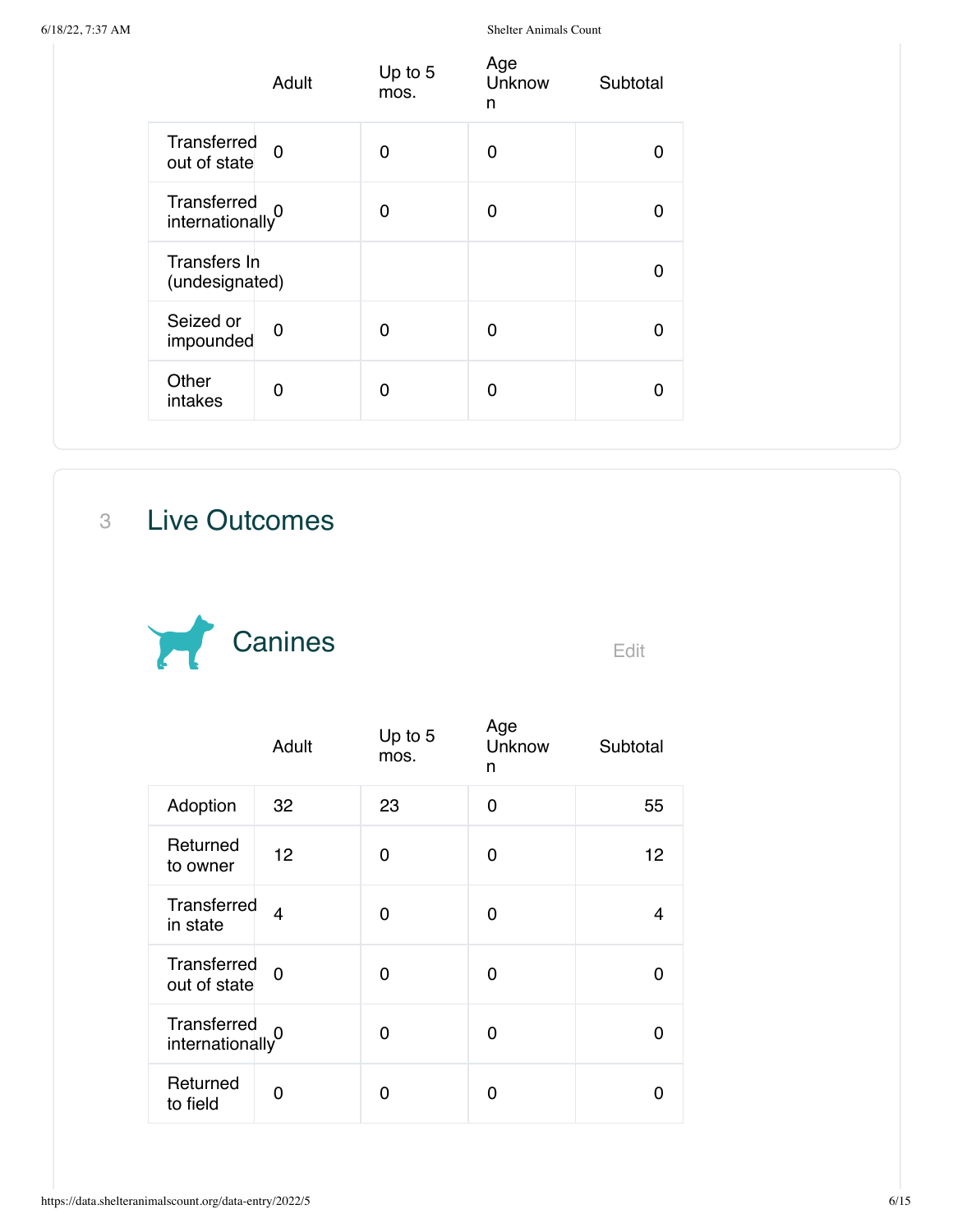|                          | Adult | Up to $5$<br>mos. | Age<br>Unknow<br>n | Subtotal |
|--------------------------|-------|-------------------|--------------------|----------|
| Other<br>live<br>outcome | O     | O                 |                    |          |



|                                             | Adult          | Up to $5$<br>mos. | Age<br>Unknow<br>n | Subtotal |
|---------------------------------------------|----------------|-------------------|--------------------|----------|
| Adoption                                    | 14             | 58                | $\Omega$           | 72       |
| Returned<br>to owner                        | 1              | $\overline{2}$    | 0                  | 3        |
| Transferred<br>in state                     | $\overline{0}$ | 4                 | 0                  | 4        |
| Transferred<br>out of state                 | $\overline{0}$ | $\Omega$          | 0                  | 0        |
| Transferred<br>internationally <sup>0</sup> |                | 0                 | 0                  | 0        |
| Returned<br>to field                        | 4              | 0                 | 0                  | 4        |
| Other<br>live<br>outcome                    | 0              | 0                 | Ω                  | O        |



|                      | Adult | Up to $5$<br>mos. | Age<br>Unknow<br>n | Subtotal |
|----------------------|-------|-------------------|--------------------|----------|
| Adoption             |       | 0                 |                    |          |
| Returned<br>to owner | 0     | 0                 |                    |          |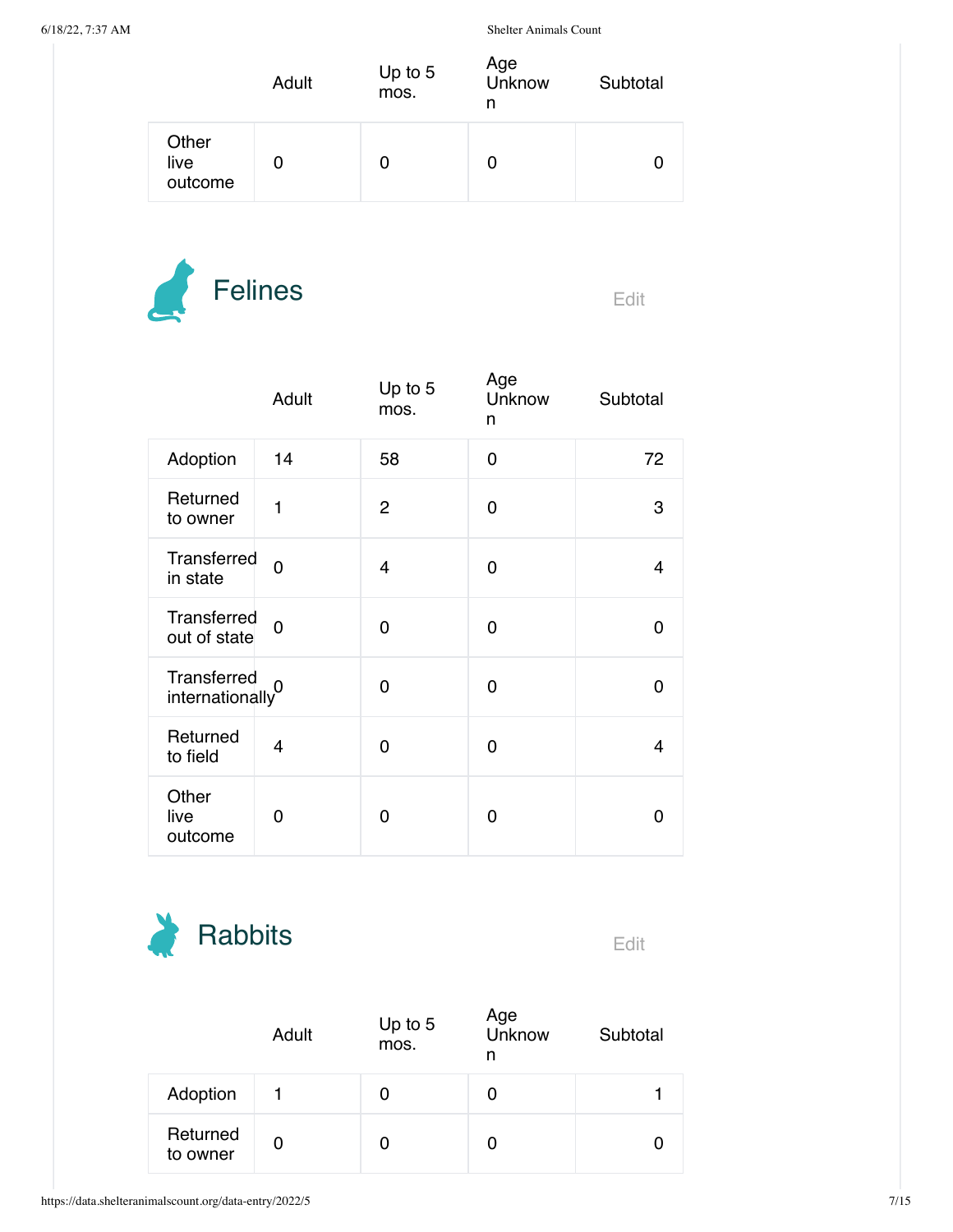|                                             | Adult    | Up to 5<br>mos. | Age<br>Unknow<br>n | Subtotal |
|---------------------------------------------|----------|-----------------|--------------------|----------|
| Transferred<br>in state                     | $\Omega$ | 0               | 0                  | O        |
| Transferred<br>out of state                 | $\Omega$ | 0               | 0                  | 0        |
| Transferred<br>internationally <sup>0</sup> |          | $\Omega$        | 0                  | O        |
| <b>Transfers Out</b><br>(undesignated)      |          |                 |                    | O        |
| Returned<br>to field                        | 0        | 0               | 0                  | ŋ        |
| Other<br>live<br>outcome                    | 0        | O               | 0                  | O        |

#### Small Mammals Edit

|                                        | Adult          | Up to 5<br>mos. | Age<br>Unknow<br>n | Subtotal |
|----------------------------------------|----------------|-----------------|--------------------|----------|
| Adoption                               | 0              | $\overline{0}$  | 1                  | 1        |
| Returned<br>to owner                   | 0              | $\mathbf 0$     | 0                  | 0        |
| Transferred<br>in state                | $\overline{0}$ | $\Omega$        | $\Omega$           | 0        |
| Transferred<br>out of state            | $\overline{0}$ | $\Omega$        | $\Omega$           | 0        |
| Transferred<br>internationally         | $\overline{0}$ | $\Omega$        | 0                  | 0        |
| <b>Transfers Out</b><br>(undesignated) |                |                 |                    | 0        |
| Returned<br>to field                   | 0              | 0               | 0                  | 0        |
| Other<br>live<br>outcome               | 0              | 0               | 5                  | 5        |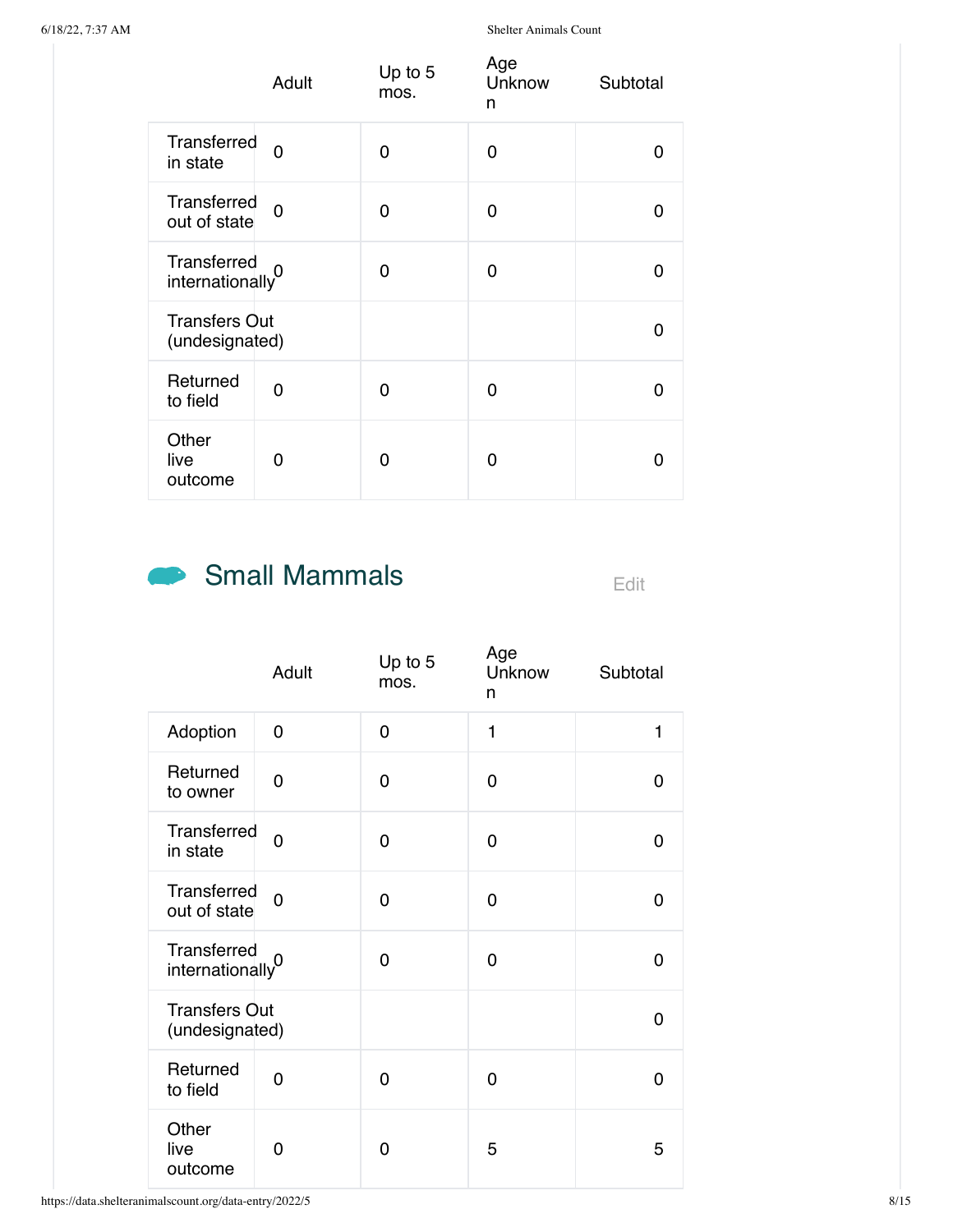

|                                             | Adult          | Up to 5<br>mos. | Age<br>Unknow<br>n | Subtotal |
|---------------------------------------------|----------------|-----------------|--------------------|----------|
| Adoption                                    | 0              | $\Omega$        | 0                  | 0        |
| Returned<br>to owner                        | 0              | 0               | $\overline{0}$     | 0        |
| Transferred<br>in state                     | $\Omega$       | 0               | 4                  | 4        |
| Transferred<br>out of state                 | $\overline{0}$ | 0               | 0                  | 0        |
| Transferred<br>internationally <sup>0</sup> |                | $\Omega$        | 0                  | 0        |
| Returned<br>to field                        | $\overline{0}$ | 0               | 0                  | 0        |
| Other<br>live<br>outcome                    | 0              | 0               | 0                  | 0        |

## $\sum_{\text{Eclit}}$  Reptile & Amphibians

|                                        | Adult          | Up to 5<br>mos. | Age<br>Unknow<br>n | Subtotal |
|----------------------------------------|----------------|-----------------|--------------------|----------|
| Adoption                               | 0              | 0               | 0                  | O        |
| Returned<br>to owner                   | 0              | 0               | 0                  | ŋ        |
| Transferred<br>in state                | $\overline{0}$ | 0               | 0                  |          |
| Transferred<br>out of state            | 0              | 0               | 0                  | O        |
| Transferred<br>internationally         | 0              | 0               | O                  |          |
| <b>Transfers Out</b><br>(undesignated) |                |                 |                    |          |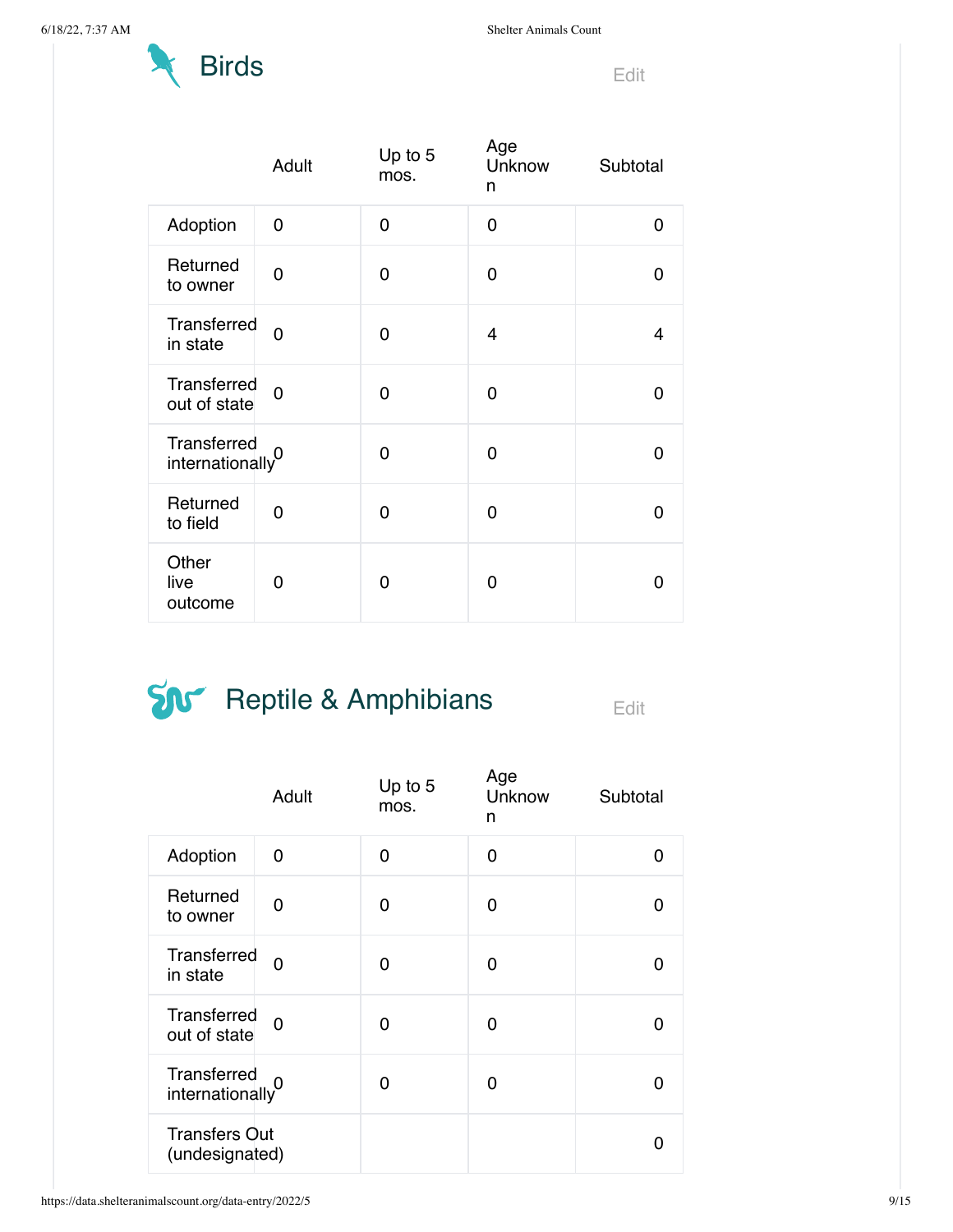|                          | Adult | Up to 5<br>mos. | Age<br>Unknow<br>n | Subtotal |
|--------------------------|-------|-----------------|--------------------|----------|
| Returned<br>to field     | 0     | 0               | 0                  | 0        |
| Other<br>live<br>outcome | 0     | 0               | 0                  | 0        |

#### 4 Other Outcomes



| - 1 |  |  |
|-----|--|--|

|                                 | Adult | Up to 5<br>mos. | Age<br>Unknow<br>n | Subtotal |
|---------------------------------|-------|-----------------|--------------------|----------|
| Died in<br>care                 | 0     | O               | O                  |          |
| Lost in<br>care                 | O     | 0               | 0                  |          |
| <b>Shelter</b><br>euthanasia    | 3     | 1               | 0                  | 4        |
| Owner<br>intended<br>euthanasia | 0     | ∩               | ŋ                  |          |



|                 | Adult | Up to 5<br>mos. | Age<br>Unknow | Subtotal |
|-----------------|-------|-----------------|---------------|----------|
| Died in<br>care |       | 10              |               | 11       |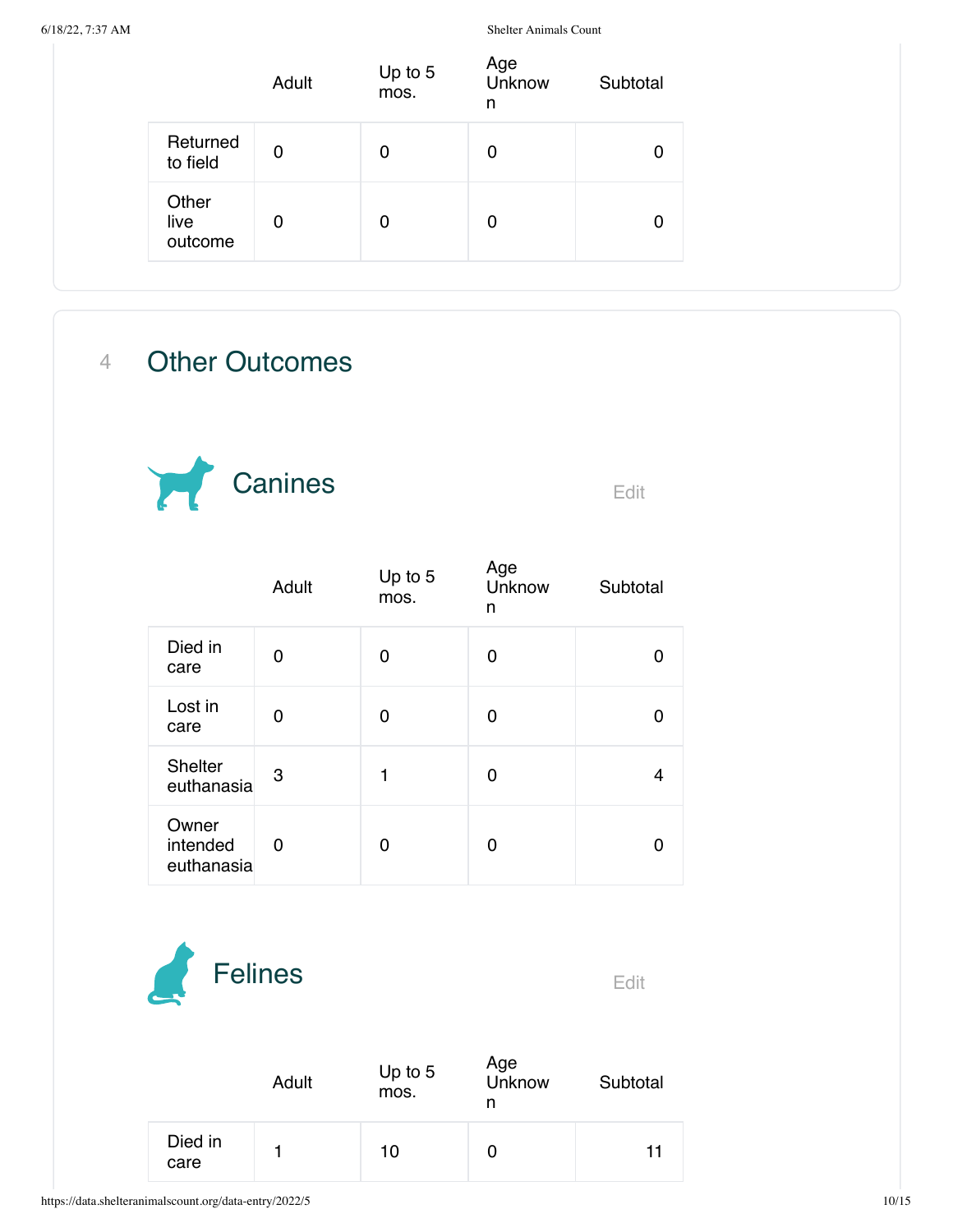|                                 | Adult | Up to 5<br>mos. | Age<br>Unknow<br>n | Subtotal |
|---------------------------------|-------|-----------------|--------------------|----------|
| Lost in<br>care                 | 0     |                 | 0                  |          |
| <b>Shelter</b><br>euthanasia    | 5     | 5               | 0                  | 10       |
| Owner<br>intended<br>euthanasia | 0     | 0               | 0                  |          |



|                                 | Adult | Up to 5<br>mos. | Age<br>Unknow<br>n | Subtotal |
|---------------------------------|-------|-----------------|--------------------|----------|
| Died in<br>care                 | O     | 0               | 0                  |          |
| Lost in<br>care                 | 0     | 0               | 0                  |          |
| Shelter<br>euthanasia           | 0     | 0               | 0                  |          |
| Owner<br>intended<br>euthanasia | 0     | 0               | 0                  |          |

## Small Mammals Edit

|                       | Adult | Up to 5<br>mos. | Age<br>Unknow<br>n | Subtotal |
|-----------------------|-------|-----------------|--------------------|----------|
| Died in<br>care       | 0     | 0               | 0                  |          |
| Lost in<br>care       | 0     | 0               | 0                  |          |
| Shelter<br>euthanasia | 0     | 0               | 0                  |          |

https://data.shelteranimalscount.org/data-entry/2022/5 11/15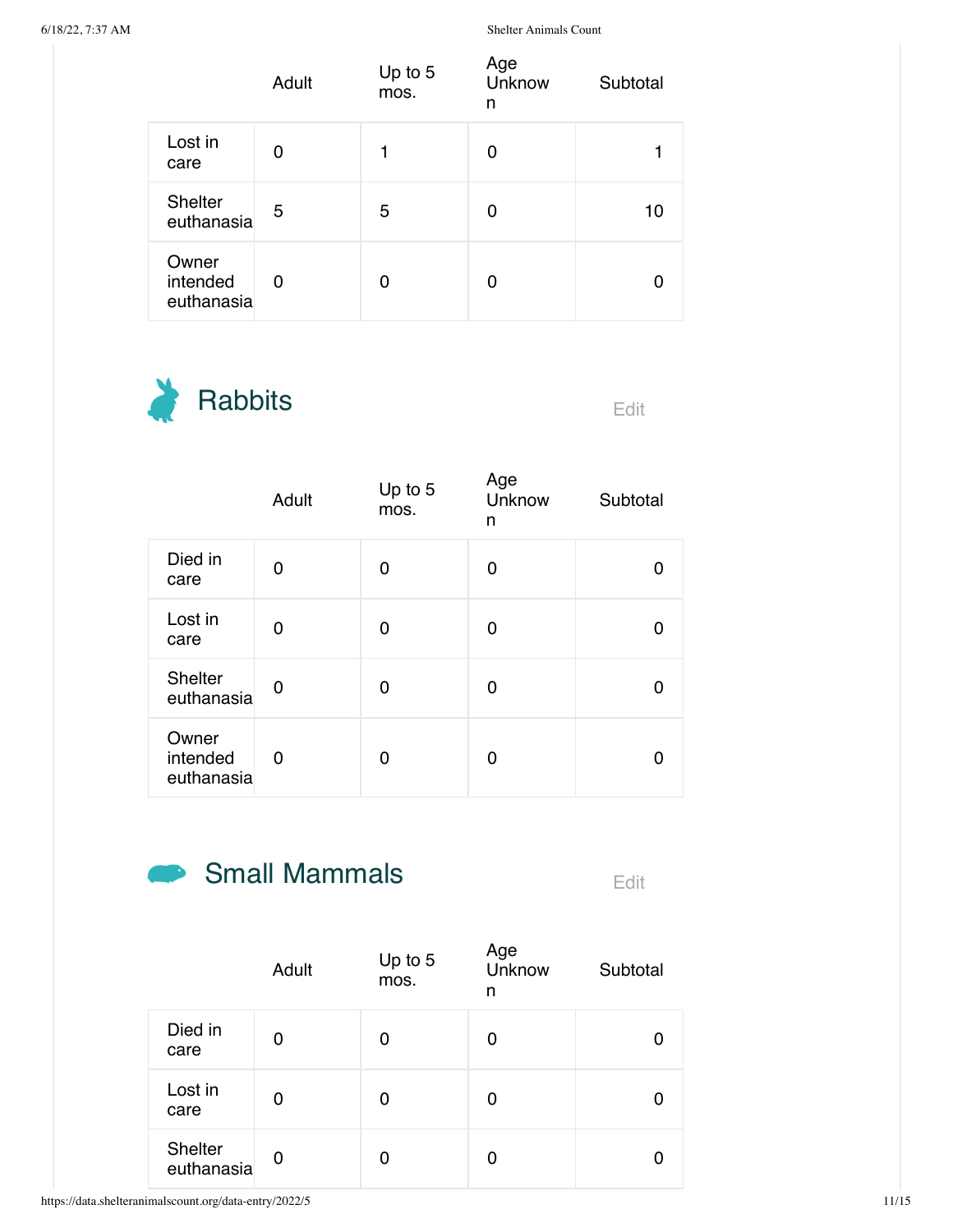|                                 | Adult | Up to 5<br>mos. | Age<br>Unknow<br>n | Subtotal |
|---------------------------------|-------|-----------------|--------------------|----------|
| Owner<br>intended<br>euthanasia |       |                 | O                  |          |



|                                 | Adult | Up to 5<br>mos. | Age<br>Unknow<br>n | Subtotal |
|---------------------------------|-------|-----------------|--------------------|----------|
| Died in<br>care                 | 0     | 0               | 0                  |          |
| Lost in<br>care                 | 0     | 0               | 0                  |          |
| <b>Shelter</b><br>euthanasia    | 0     | 0               | Ω                  |          |
| Owner<br>intended<br>euthanasia | 0     | 0               | 0                  |          |

## $\sum_{\text{Eclit}}$  Reptile & Amphibians

|                                 | Adult | Up to 5<br>mos. | Age<br>Unknow<br>n | Subtotal |
|---------------------------------|-------|-----------------|--------------------|----------|
| Died in<br>care                 | 0     | 0               | 0                  |          |
| Lost in<br>care                 | 0     | 0               | 0                  | n        |
| <b>Shelter</b><br>euthanasia    | 0     | 0               | 0                  |          |
| Owner<br>intended<br>euthanasia | 0     | 0               | 0                  |          |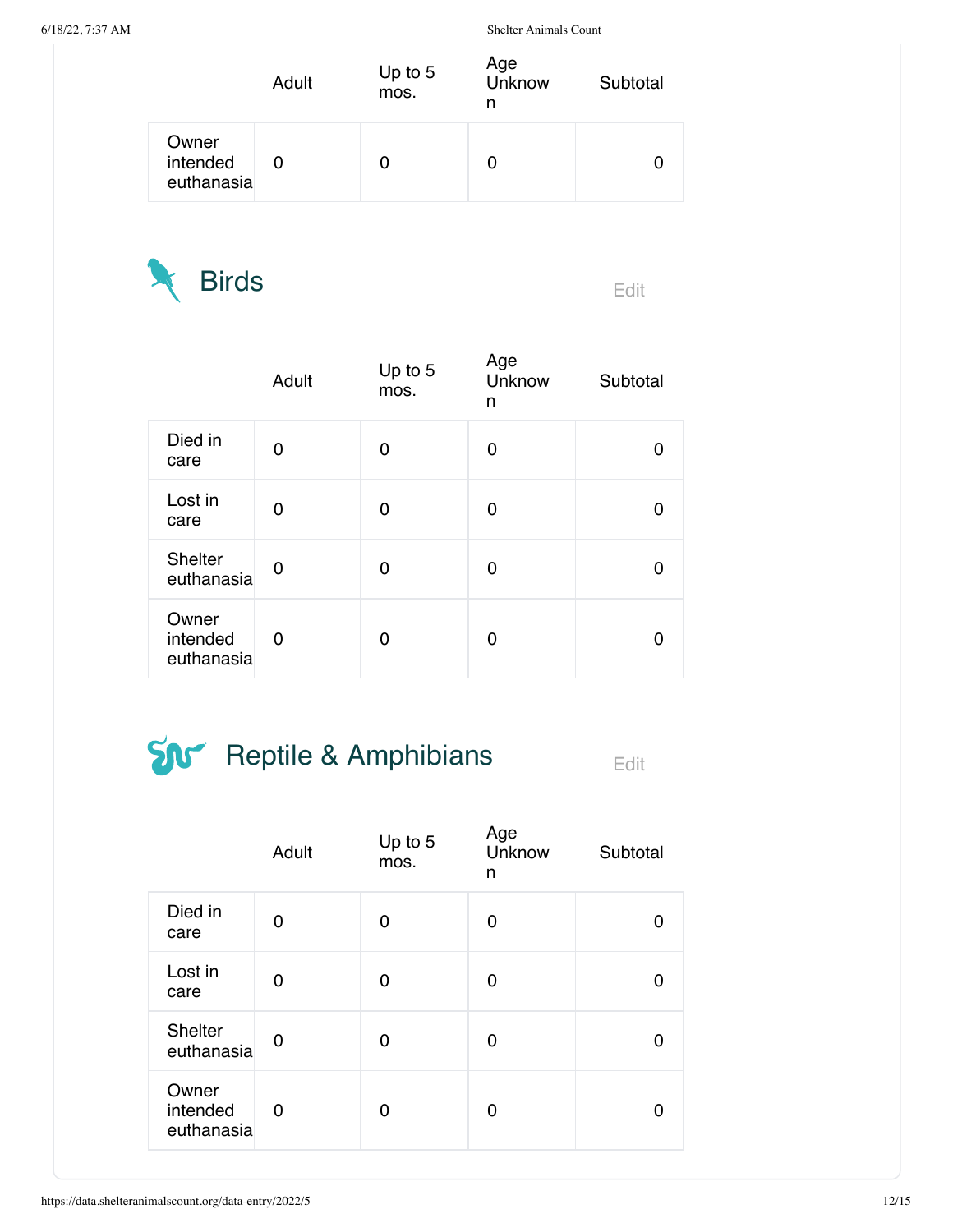5 Animal Counts



Total

| Number of canines in care at the beginning of<br>May 2022        | 58 |
|------------------------------------------------------------------|----|
| Number of canines in care at the end of May 2022                 | 66 |
| Number of foster canines in care at the beginning<br>of May 2022 |    |
| Number of foster canines in care at the end of<br>May 2022       |    |



|                                                                  | T∩tal |
|------------------------------------------------------------------|-------|
| Number of felines in care at the beginning of May<br>2022        | 40    |
| Number of felines in care at the end of May 2022                 | 101   |
| Number of foster felines in care at the beginning<br>of May 2022 | 68    |
| Number of foster felines in care at the end of May<br>2022       | 72    |



|                                                           | Total |
|-----------------------------------------------------------|-------|
| Number of rabbits in care at the beginning of May<br>2022 |       |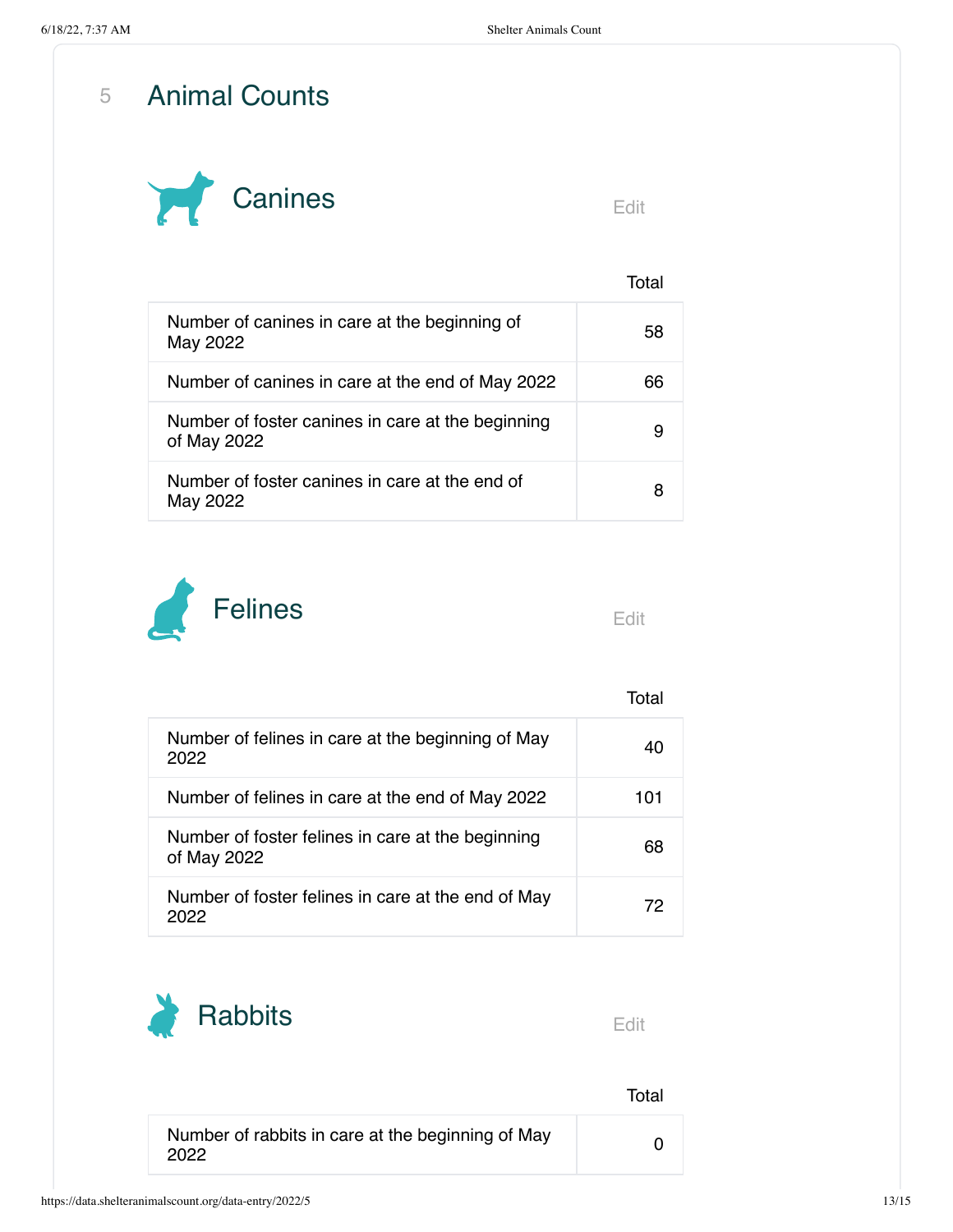Total

| Number of rabbits in care at the end of May 2022                 |  |
|------------------------------------------------------------------|--|
| Number of foster rabbits in care at the beginning<br>of May 2022 |  |
| Number of foster rabbits in care at the end of May<br>2022       |  |



|  |  | ٠ |
|--|--|---|
|  |  |   |
|  |  |   |

Total

| Number of small mammals in care at the<br>beginning of May 2022        |  |
|------------------------------------------------------------------------|--|
| Number of small mammals in care at the end of<br>May 2022              |  |
| Number of foster small mammals in care at the<br>beginning of May 2022 |  |
| Number of foster small mammals in care at the<br>end of May 2022       |  |



Total

| Number of birds in care at the beginning of May<br>2022        |  |
|----------------------------------------------------------------|--|
| Number of birds in care at the end of May 2022                 |  |
| Number of foster birds in care at the beginning of<br>May 2022 |  |
| Number of foster birds in care at the end of May<br>2022       |  |